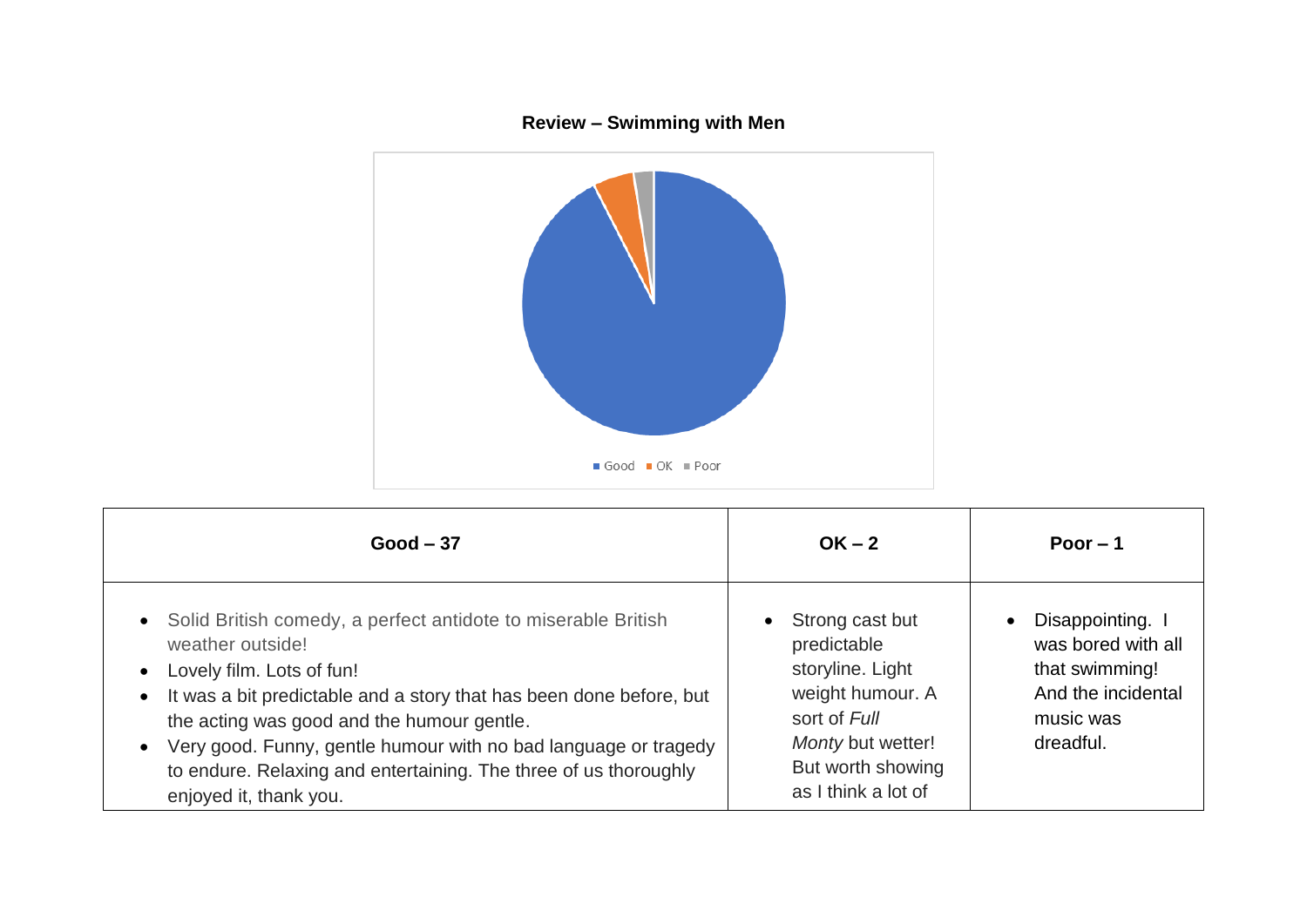|                                                                      | people really liked it. |
|----------------------------------------------------------------------|-------------------------|
| Very funny.                                                          |                         |
| Very good. Really good story and well acted. Nice to see so          | Not intellectually      |
| many familiar faces in the cast.                                     | challenging, but not    |
| A delightfully uplifting film dealing with men's mental health in a  | meant to be. Just a     |
| very sensitive way. Very entertaining too.                           | piece of 'good fun'.    |
| A gentle film which made us laugh which was wonderful in this        | Could not help          |
| awful wet weather. It reminded me of Cool Runnings.                  | thinking of 'The Full   |
|                                                                      | Monty' while            |
| We laughed, escaped the rain for a bit.                              | watching this film.     |
| Good entertainment.                                                  |                         |
| Enjoyed this film as much on my second viewing. So nice to see       |                         |
| people coming away smiling.                                          |                         |
| I loved it, as it was humorous and a wonderful subject.              |                         |
| We thought it a light-hearted film, worthy of a few chuckles with an |                         |
| underlying message not to take oneself too seriously and             |                         |
| emphasising the importance of loyalty in our relationships with      |                         |
|                                                                      |                         |
| family and friends. It was well cast and the pace cleverly reflected |                         |
| that of the synchronised swimming.                                   |                         |
| Very good - we really enjoyed this amusing tale. Shall watch it      |                         |
| again some time.                                                     |                         |
| Very good, funny.                                                    |                         |
| It was great to hear everyone laughing.                              |                         |
| We both thought it was a great film ! All the parts were acted       |                         |
| really well and we thoroughly enjoyed it. Thank you for showing      |                         |
| it.                                                                  |                         |
| Nothing too deep really explored, but it was lots of fun, and just   |                         |
| $\bullet$                                                            |                         |
| what was needed amidst all the awful weather.                        |                         |
| A ligh- hearted adventure that perhaps came over more amusing        |                         |